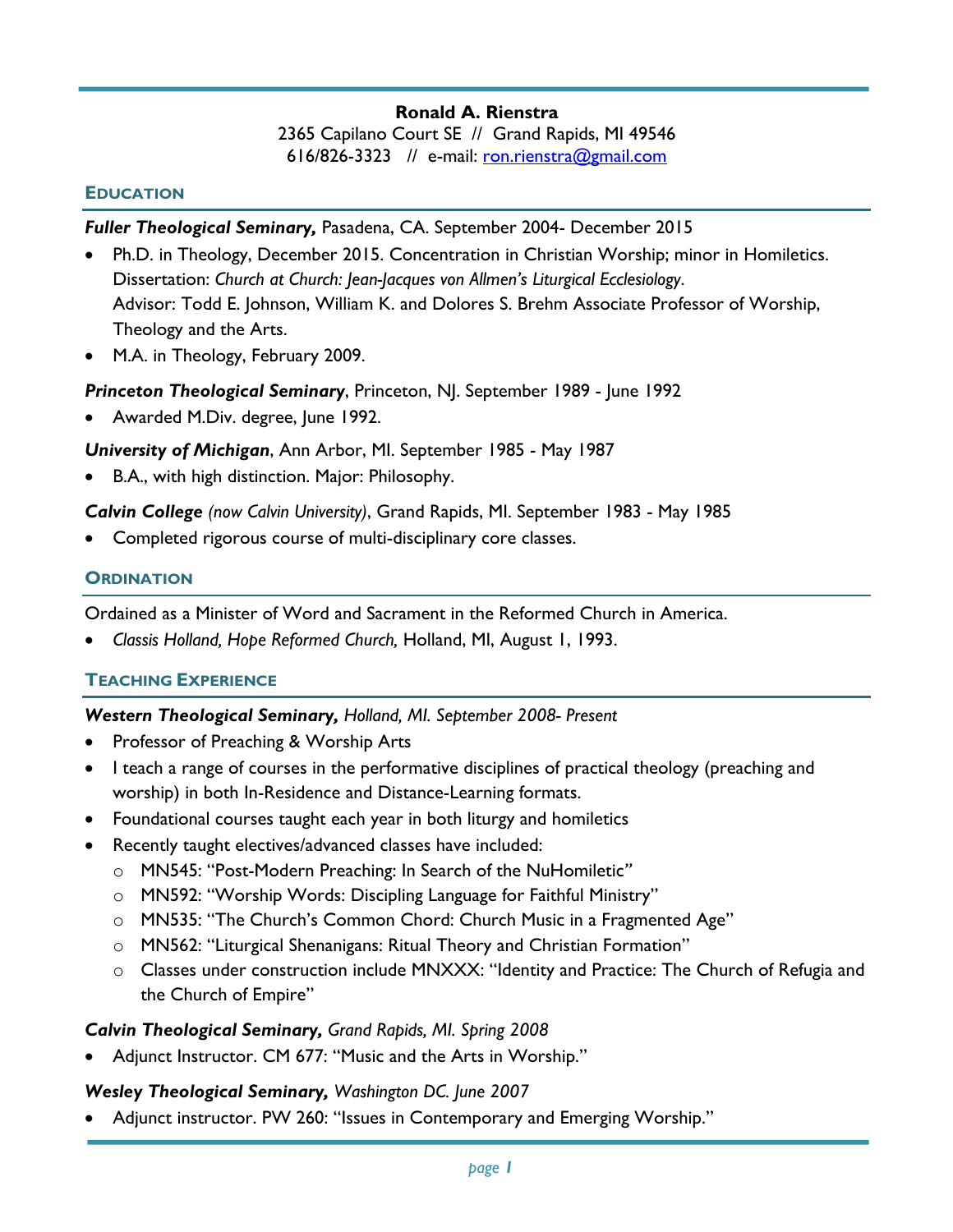### *Calvin College (now Calvin University), Grand Rapids, MI. 1999–2007*

- 1999-2002. While serving as chaplain, I regularly taught CPOL 101: "Christian Perspectives on Learning."
- May/June 2003: "Worship Renewal Past and Future," a 3-week interdisciplinary off-campus course in the U.K.
- Adjunct instructor in Religion. Spring 2007, Rel. 237: "Introduction to Christian Worship."

# *Fuller Theological Seminary, Pasadena, CA. September 2004–June 2006*

- Theological Educator. WS511: "The Theology & Praxis of Leading Worship." A course taught in conjunction with development and supervision of a chapel intern program.
- Adjunct Instructor, Spring 2006. WS5512: "Crafting Words for Worship" (with Debra Rienstra).
- Adjunct Instructor of Preaching. Winter 2005-Spring 2006. Regular instructor (multiple quarters, multiple sections) of PR511, a preaching practicum.

# **ADMINISTRATIVE EXPERIENCE**

### *Western Theological Seminary, Holland, MI. September 2009- Present*

- *Faculty advisor for daily chapel.* I have significant administrative responsibilities overseeing worship at daily chapel in both the In-Residence and Distance-Learning programs.
	- $\circ$  I provide vision and oversight for daily worship (M-F), including developing multiple templates for a variety of worship service styles. (See www.wtschapel.org, revised site still under construction). This also includes leadership for special services (All Saints Day, Holy Week, Bast Preaching Festival, Stoudemire Lectures in Multicultural Ministry, and more).
	- $\circ$  I offer assistance to the staff, faculty, and students who lead worship each day; and I have developed a system whereby I and others offer reflective feedback afterwards.
	- $\circ$  I regularly compose liturgical music and encourage other members of the community to contribute words, music, gestures, and other art into what has become over the years a vibrant indigenous liturgical economy.
	- o Through a course/practicum (MN390), I mentor a small "by-invitation" cohort of Chapel Stewards, students who hope to be congregational worship leaders upon graduation.
	- $\circ$  I do all this while navigating the tension between the community's devotional and pedagogical concerns.
	- o Other responsibilities have included:
		- Oversight of the renovation of the Mulder Chapel at WTS in 2011-2012;
		- Leading Continuing Education Theme Groups on Worship & the Arts;
		- Ongoing participation on the Bast Preaching Steering Committee;
		- Past chair of the Ministry Field;
		- Developing curriculum for Graduate Certificate in Worship Leadership;
		- *Doxophilia*. I introduced and supervise a week-long celebration of worship and the arts each spring at WTS, featuring guests such as John Bell, Sandra McCracken, and Liz Vice.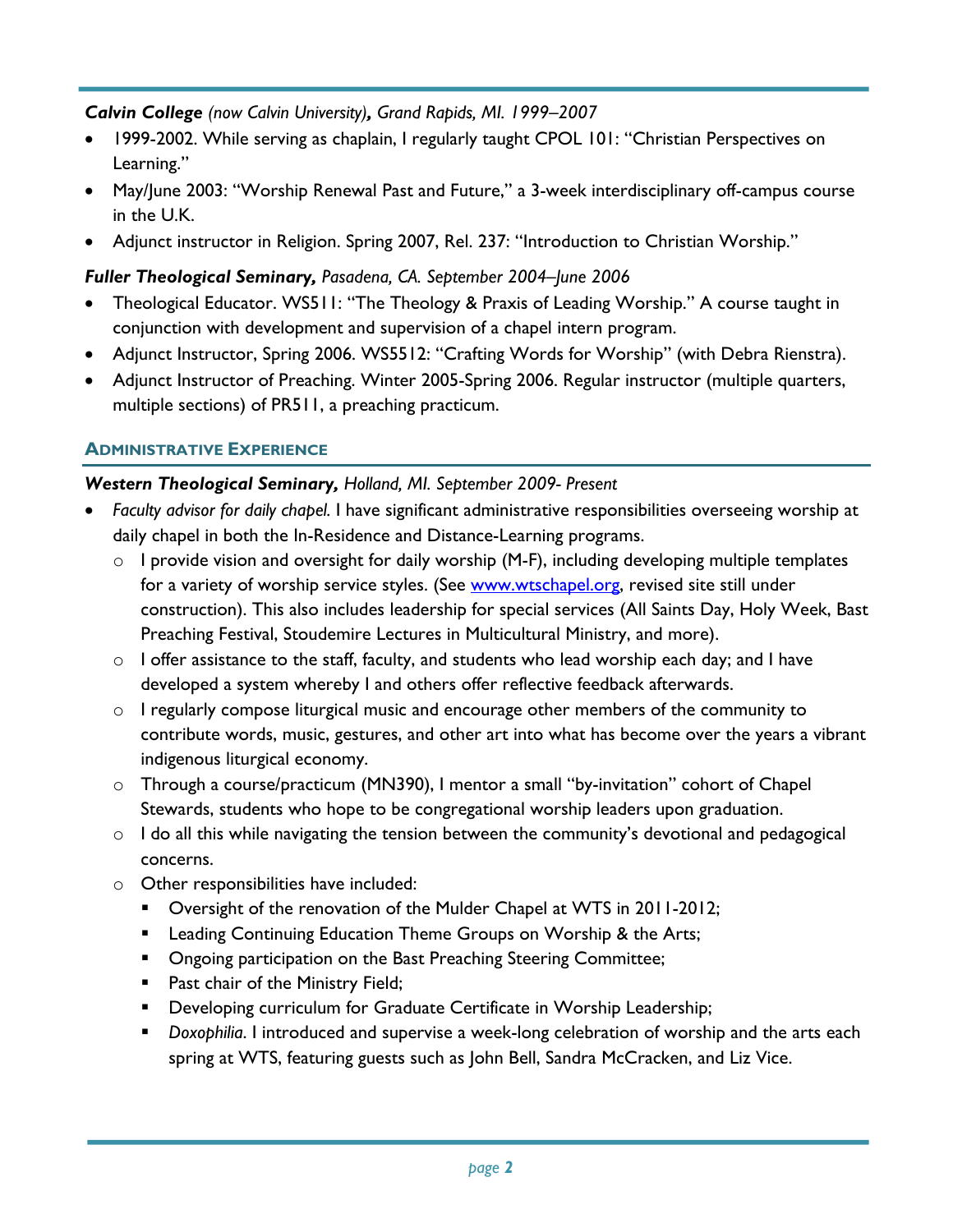### **CHAPLAINCY**

*Calvin College (now Calvin University),* Grand Rapids, MI. Sept. 1998 – January 2004

• *Associate for Student Worship, Chaplain's office.* I coached a team of students who prepared and led a Sunday night worship service (the LOFT) for the campus community. I also introduced and led a Jazz Vespers service each week—a mix of poetry, prayer, and live jazz, designed to attract students at the fringes of Calvin worship life. I initiated the Worship Apprentice Program to mentor the student musicians, poets, prayers, artists, dramatists, and technicians who raised the sails each week to the Spirit's wind.

## *Central College*, Pella, IA. September 1992 - June 1996

• *Assistant Chaplain*. Offered worship leadership, incarnational ministry, and thoughtful programs to catalyze students toward greater spiritual maturity. Increasing responsibility in three broad areas: worship, service, and nurture.

## **OTHER PASTORAL & PROFESSIONAL EXPERIENCE**

## *Liturgical consultant* **(selected)**

*Consultation with congregations and other communities seeking revitalization of their worship lives:*

- Seminari Alkitab Asia Tenggara, Malang, Indonesia. January 22, 2020. Topic: Chapel program.
- Commission on Christian Worship. Feb 14-16, 2019. Report on RCA Worship Survey.
- GSC Worship, Commission on Christian Worship. Oct. 13-14, 2017. Topic: Development of Survey of Worship Practices; consultant on the future of worship in the RCA.
- Beckwith Hills CRC. July 24, 2017. Topic: Building renovation.
- Harrington Park Community Church (RCA), Harrington Park, NJ. July 13, 2017. Topic: Third Way Music/Liturgy.
- West Glenville Reformed Church, May 18, 2017. Topic: Building renovation.
- Third Reformed Church, Holland, MI. September 2015-August 2016. Topic: Liturgy/Music
- PCUSA Office of Theology & Worship, McCormick Theological Seminary, Sept. 18, 2015. Topic: BCW Revisions.
- Calvin Theological Seminary, Grand Rapids, MI. May 12, 2015. Topic: Chapel Program.
- Camp Geneva, Holland, MI. March 30, 2015. Topic: Liturgy/Music.
- Second Reformed Church, Pella, IA. Aug. 10-11, 2014. Topic: Missional Worship
- National Evangelical Church in Bahrain, Bahrain. Regular Skype consultations June 2013-January 2014. Topic: Intercultural Worship.
- Pillar Church, Holland, MI. Weekly, June 2012-January 2013; Monthly, January 2013-June 2013. Topic: Liturgy/Music.
- First Presbyterian Church, Fort Lauderdale, FL. Oct. 7-8, 2011. Topic: Intercultural Worship.
- Libertyville Presbyterian, Libertyville, IL. July 6-7, 2006. Topic: Liturgy/Music.
- Wheaton Presbyterian Church, Wheaton, IL. Sept. 21-22, 2002. Topic: Liturgy/Music.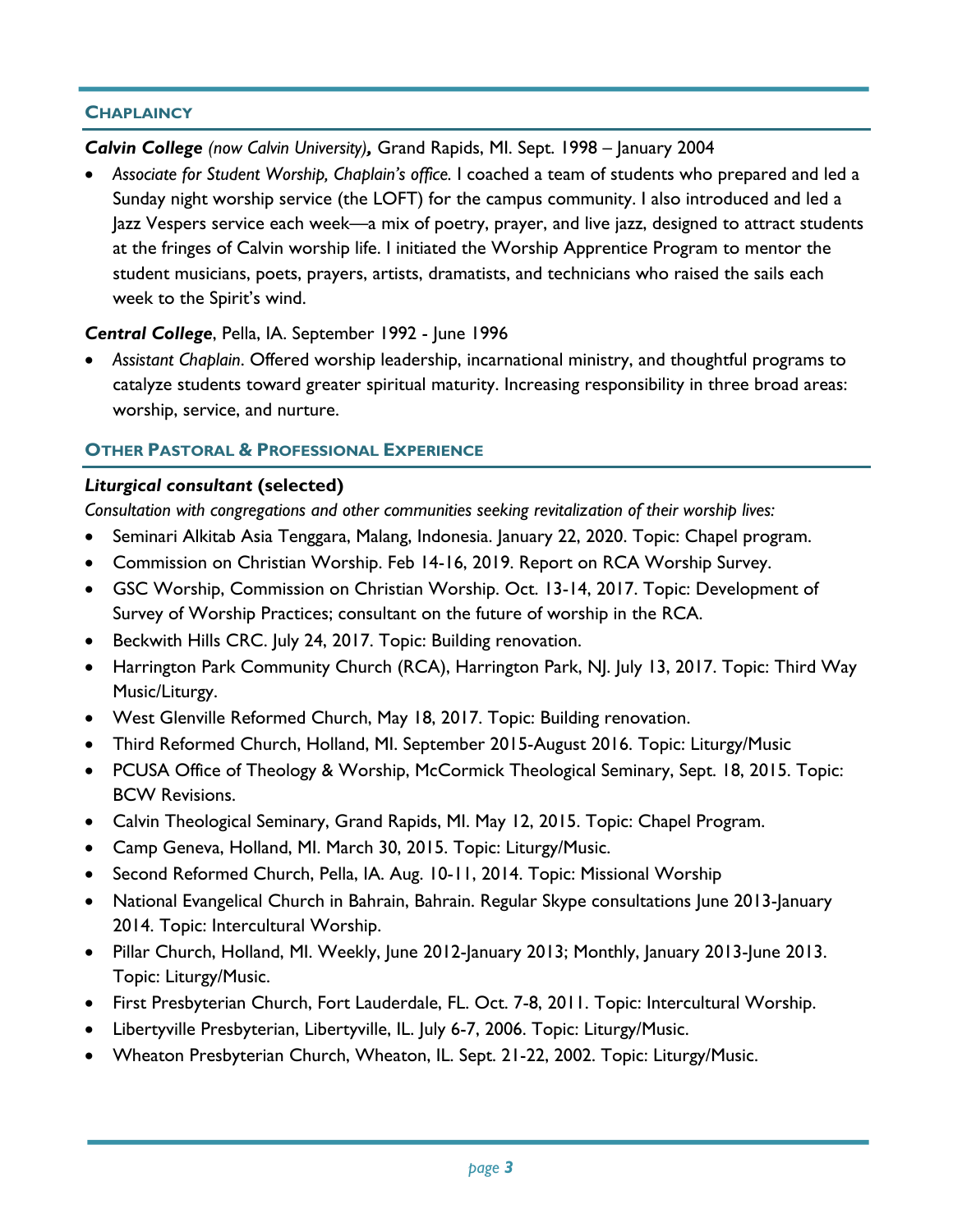### *Pulpit supply, various churches,* July 1996 – present.

• Preach and/or lead worship at area congregations on average one week/month during the school year, two weeks/month during the summer. Video/Audio available upon request.

*CRC Publications,* Grand Rapids, MI. February 2000-present

• Associate/Contributing Editor, *Reformed Worship.*

*CARE Board/Christian Community College*, Sun Valley, CA. Sept. 2004-June 2006.

• *Director of Residence Life.* Mentoring a dozen mostly Hispanic students for academic success, wholelife skills, and Christ-likeness at an emerging collegiate bridge program.

*Fourteenth Street Christian Reformed Church***,** Holland, MI. June - August 1999.

• Interim Minister of Preaching & Worship.

*Gun Lake Community Reformed Church,* Wayland, MI. August 1998 - January 1999.

Interim Minister of Preaching & Worship.

Peapack Reformed Church, Gladstone, NJ. October 1990 - June 1992.

Seminary Assistant.

*Robert Wood Johnson University Hospital*, New Brunswick, NJ. June - August 1991.

• *Chaplain.* Satisfied requirements for basic unit of Clinical Pastoral Education.

### **DENOMINATIONAL SERVICE**

- Delegate, RCA General Synod, Holland, MI. June 8-11, 2017
- Member, Classis Holland, 2011-present
- Moderator, RCA Commission on Worship, 2014 2016; Member 2009-2016
- Member, RCA Worship Renewal Task Force; Project Coordinator, 2009 2012
- Member, Classis North Grand Rapids Student Care Committee, 1996-2011

## **PUBLICATIONS**

### *Books*

- *Gifts of Grace for Pattern-Loving People: Fifty-Five Forms Worship Leaders Need to Know*—ongoing negotiations with various publishers (Fortress, Wipf&Stock) for a book I am writing during my sabbatical in the spring of 2020.
- *Church at Church: Jean-Jacques von Allmen's Liturgical Ecclesiology* (Pickwick, March 2019). Based on my dissertation, a monograph on the  $20<sup>th</sup>$  century Swiss Reformed theologian and how his work speaks to present ecclesiological, homiletical, and liturgical issues.
- *Worship Words: Discipling Language for Faithful Ministry* (Baker Academic, January 2009). Co-written with Debra Rienstra. This book argues for the importance of the careful use of words in worship both to express and form our devotional life together.
- *Worship*. (Faith Alive Resources, April 2008). Revised and re-published as an e-book in 2017. A basic treatment of the meaning and purpose of corporate worship. Includes materials for small group or individual study.
- *Ten Service Plans for Contemporary Worship, Vols 1 & 2* (Faith Alive Resources, January 2003, April 2006). These two booklets model thoughtful and engaging 'contemporary' worship.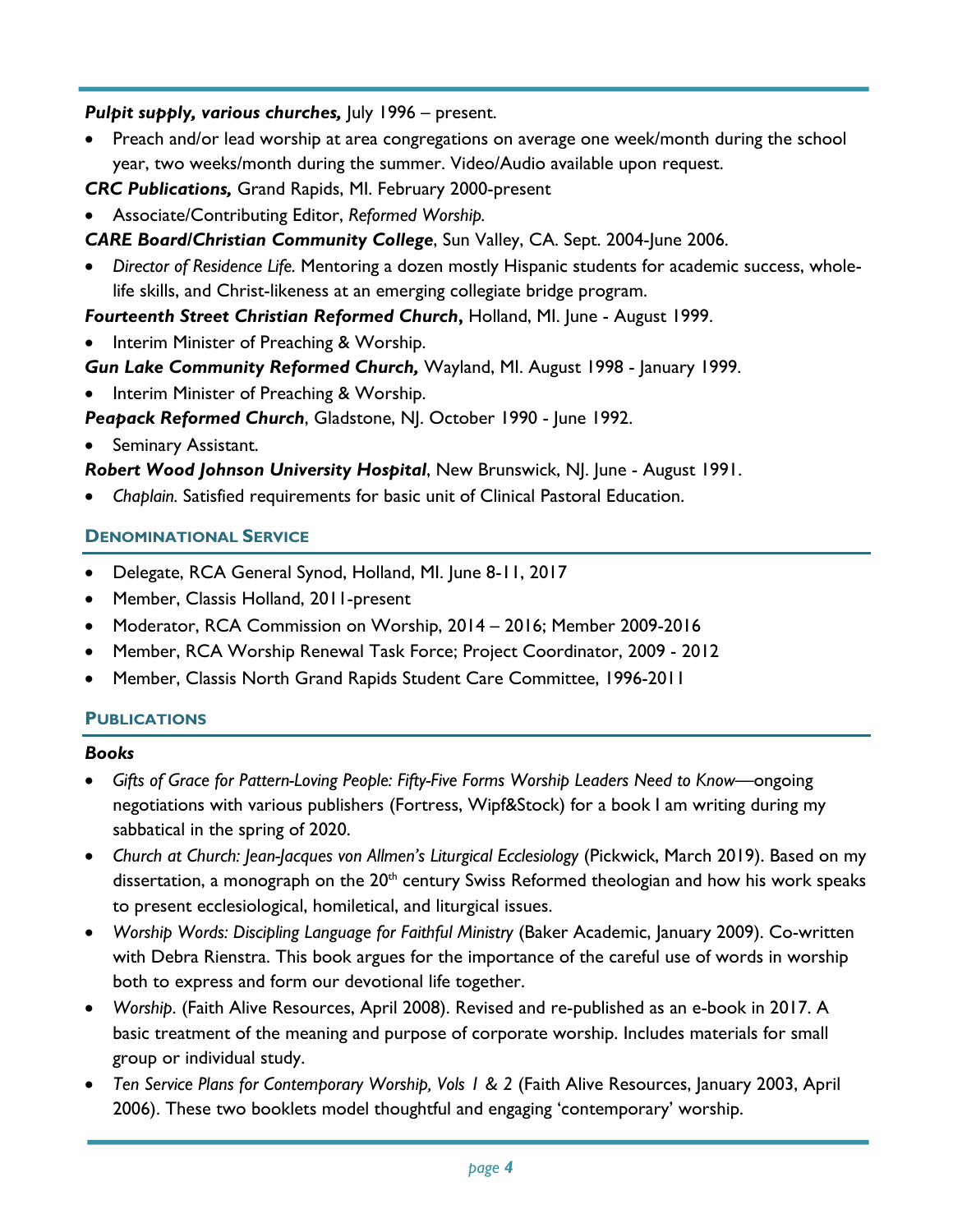# *Chapters*

- "Methodology and Liturgical Ecclesiology" in *Wiley-Blackwell Companion to Liturgical Theology*, ed. Porter Taylor and Khalia Williams (Hoboken: Wiley-Blackwell, *forthcoming*, 2021)
- "Arguing with Jean-Jacques Von Allmen: Renovating Liturgical Space at a Reformed Seminary" in *Doing Liturgical Theology: Methodology in Context* ed. by Jason McFarland and Stephen Burns (Louvain, Belgium: Peeters, *forthcoming*, 2021).
- Commentary on Propers 17, 18, & 19, Year A; in *Connections: A Lectionary Preaching and Worship Resource*, eds. Joel Green, Thomas Long, Luke Powery, Cynthia Rigby. (March 2020).
- "What We Craft." Essay published in materials for Bast Preaching Peer Groups. (Sept, 2015).
- "Table Teaching: Practicing the Lord's Supper at Seminary" in *Common Worship in Theological Education*, ed. Todd Johnson & Siobhán Garrigan (Pickwick Publications, January 2010). 133-158.

# *Reviews (selected)*

- Dennis Okholm, Learning Theology through the Church's Worship: An Introduction to Christian Belief. In *Interpretation*, (July 2020).
- Andy Park, et. al., Worshipping with the Anaheim Vineyard: The Emergence of Contemporary Worship. In *Interpretation*, (January 2019).
- Bill Dyrness, A Primer on Christian Worship: Where We've Been, Where We Are, Where We Can Go. In *Interpretation* (January 2010).
- O.C. Edwards, A History of Preaching in Calvin Theological Journal 41.1 (April 2006).
- "First Things First: Teaching About Worship by Asking the Right Questions." Review of Marva Dawn's *How Shall We Worship?* in *Books & Culture* (November/December 2003).

## *Articles (selected)*

- "Slightly Sloshed Spiritual Singing: The Beer & Hymns Movement in North America" in *Liturgy*, 34.4 (November 4, 2019).
- Three *Reformed Worship* articles translated into Portuguese by Daniel Diver and re-published online at Lecionario.com (April 9-26, 2018).
	- o "O Culto Como História da Salvação: Revisitando a Sabedoria Litúrgica de J. J. von Allmen para a Igreja de hoje;"
	- o "O Culto Como Manifestação de Igreja;"
	- o "O Culto Como Ameaça e Promessa."
- "Stretching your Style: The Enneagram as a Pedagogical Tool for Teaching Homiletical Form." *Proceedings of the Academy of Homiletics*, (Nov. 2017 / March 2018).
- "Ron Rienstra on the Great Prayer of Thanksgiving" (interview published in the CICW Resource Library, July 21, 2017 (http://bit.ly/2xu9R9F).
- "Call it What You Will." ConciliarPost.com (Aug. 10, 2015).
- "Good Worship: Articulating Standards of Excellence in Worship without Becoming the Liturgy Police." *Liturgy*, 29.2 (April 2014).
- "Audio Technology in Worship: Keeping the Central Things Central" *CrossAccent* Vol. 21, No. 3 (November 2013).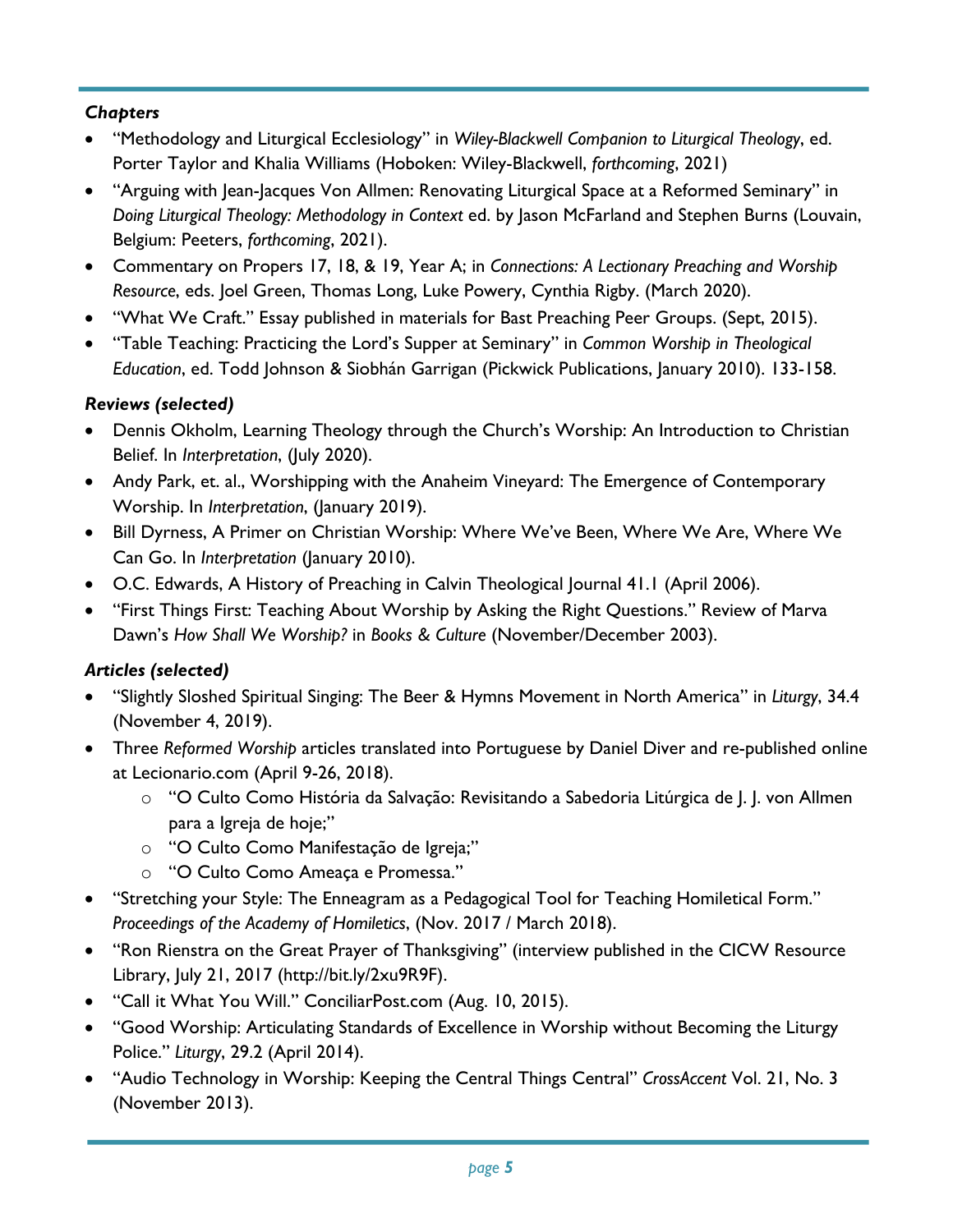- "Juggling Jesus." *Homily Service* 43.3 (Fall 2010).
- "Observations, Affirmations, Circumspections: A Response from a Member of the Reformed Family to the AR&LW-themed Issue of Liturgy." *AR&LW newsletter* (Spring 2009).
- "Veering off the Via Media: Emerging Church, Alternative Worship, and New Media Technologies in the USA and the UK." *Liturgy*, 23.3 (May 2008).
- "No Astrologers or Ad-men, Please: Ancient-Future Evangelism, Dynamic Equivalence and the Professional Scrutinies of the Apostolic Tradition of Hippolytus." *Doxology*, #24 (2007).
- "Music & Technology in Worship: Where Are We Headed?" *Theology, News, & Notes*, Spring, 2006.
- "How (Not) to Create the Perfect Youth Sunday Service." *ACPE Advocate*, 2002.
- "A Good Funeral." *Liturgy & Music*, April 2002.
- "Thanksgiving Litany." *Reformed Review*. Winter 1996.
- "A Service Celebrating the Educational Ministries of the Church" *Learning for Life: Worship*, RCA publications, 2001.
- "Call Waiting" (with Debra Rienstra). *Perspectives*, Oct. 2001.
- "Were You There?" *Arts Ministry* 2.1. Winter 1996.
- "Caught in the Middle: A Character Study of an Accidental Secessionist." *Historical Highlights* #41. (June 1994).

### *Reformed Worship Articles (selected).* Over 75 articles published between June 2000-present:

- Three related articles published on the RW blog: "Worship as Threat and Promise: Revisiting Jean-Jacques von Allmen's Liturgical Wisdom for Today's Church;" "Worship as Manifestation of the Church;" "Worship as Manifestation of the Church." April 3-12, 2018.
- "Norm and Exception: The Value of Ruts and Breaking Out of Them" RW blog, Nov. 30, 2017.
- "Signs of the Kingdom: Changing Hearts" RW blog, July 27, 2017.
- "Keeping Pulpits out of the Closet" -– RW blog, April 25, 2017.
- "Liturgical Worship" RW blog, Jan. 30, 2017.
- "Temple Transitions" RW blog, Nov. 23, 2016.
- "What to do with Him Texts?" RW blog, May 18, 2016.
- "Sanctuary Architecture and Theophanic Expectation." RW blog, Feb 11, 2016.
- "First Things First: Centering our Praise in God" RW 100 (June 2011)
- "The Wetter the Better: Remembering Our Baptisms Every Week." RW 95 (March 2010).
- "A Pastoral Pastoral Prayer." RW 87 (March 2008).
- "Complexifying the Liturgy: An Alternative Order for Campus Worship." RW 81 (Sept. 2006).
- "Table Graces: Connecting Sung Prayers in Church with Meal Prayers at Home." RW 76 (June 2005).
- "Jazz Vespers: A Contemporary Riff on an Ancient Prayer Service." RW 70 (Dec. 2003).
- "God's Words, Whose Voice?: Divine Discourse and Lay Leadership." RW 69 (Sept. 2003).
- "Thanksgiving Day Resources: Tried and True, Fresh and New." RW 69 (Sept. 2003).
- "If I Speak in Tongues of Men, What about the Women? Gender-Inclusive Language." RW 68 (June 2003).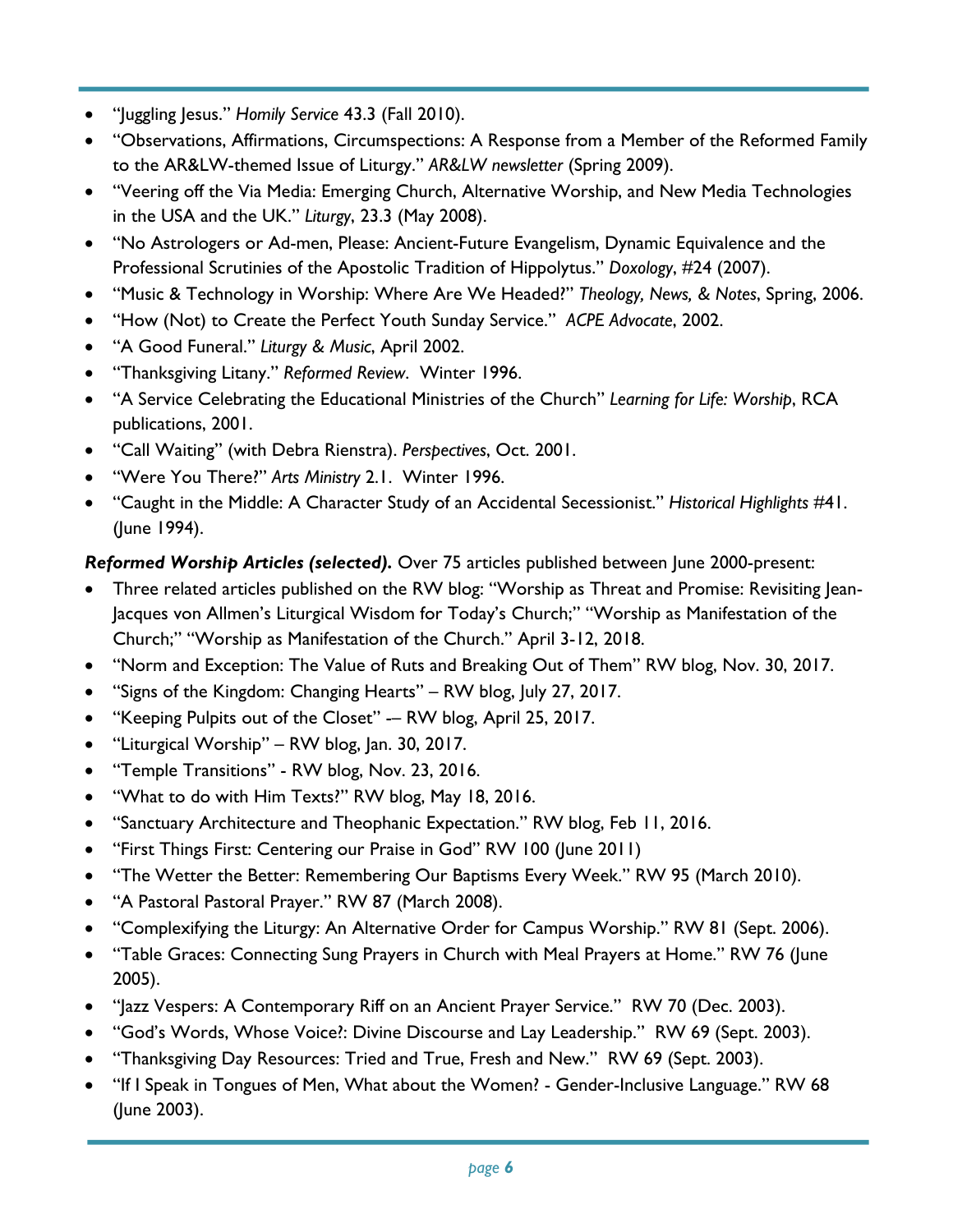- "Flowing or Floating: Arranging Music for the Lord's Supper." RW 66 (January 2003).
- "Principles & Practicals: Cue Cards for a Crash Course in Leading Worship." RW 63 (March 2002).
- "Not Yet Making the Most of Anticipation & Celebration in Easter." RW 62 (Dec. 2001).
- "A Time to Be Silent: Wordless before the Word." RW 61 (September 2001).
- "Singing, Saying, Preaching, Praying–Psalms in Contemporary Worship." RW 60 (June 2001).
- "A Spirit-Led Testimony Service: Spontaneous or Structured?" RW 59 (March 2001).
- "Into and Out of the Depths: Letting the Text Shape the Service." RW 58 (Dec. 2000).

# *Pedagogical Materials (selected)*

- *Worship: A Bible Study for Small Groups.* A Five-Week Discussion/Study Guide for Churches and Worship Committees. (epub available, November 2017).
- "Church at School and School in Church: Studying Worship on Seminary Campuses." A web-based report on a nationwide consultation. Nov. 2007-Dec. 2015.
- "Fresh Winds in Worship: Reform through the Ages," a web-based report on 2003 U.K. interim course on worship. October 2004-Dec. 2015.
- "A Service Celebrating the Educational Ministries of the Church," *Learning for Life: Worship.* RCA publications, 2001.
- (Booklet) *So You've Been Asked to Lead Congregational Song* (with Randall Engle). CRC Pubs, 2000.

# *Music Resources*

- "The Lord Be wiith You/Great Prayer of Thanksgiving Service Music"–song in *Lift Up Your Hearts*  (combined RCA/CRC hymnal), Faith Alive, 2013. Published also *Community of Christ Sings* (Independence, MO: Herald, 2013).
- Jazz Psalms: Music from Jazz Vespers at Calvin College. (CD & Music Transcriptions), May, 2003.
- *Sing! A New Creation— Leader's Edition*. (Hymnal, Co-Editor). CRC Publications, April 2002.

# **PRESENTATIONS (SELECTED)**

**Intensive course,** Sekolah Tingghi Teologi Reformed Indonesia, Jakarta, January 13-17, 2020.

• "Gifts of Grace for Pattern-Loving People: Fifty-Five Forms Worship Leaders Need to Know"– a week-long worship course for pastors and seminarians, exploring the sometimes-submerged structures to be found in worship ordos as well as scripture, sermon, prayer, and song.

**Enrichment Lecture***,* Sekolah Tinggi Teologi Amanat Agung, Jakarta, January 18, 2020.

• "Renewing Reformed Worship: Lessons from Jean-Jacques von Allmen."

**Intensive course,** Seminari Alkitab Asia Tenggara, Malang, Indonesia, January 20-24, 2020.

• "Gifts of Grace for Pattern-Loving People."

**Symposium on Worship,** Calvin College, Grand Rapids, MI, Jan. 24-26, 2019.

*Supervised a team of more than 30 faculty, staff, and students from WTS in planning and leading worship as the featured seminary at this past year's Symposium.* 

- Plenary worship service: "The Joy of God in the Midst of Our Troubles—Habakkuk 3:17-19."
- Vespers worship service: "Salvation Belongs to the Lord: The Story of Jonah."
- Panel Discussion Participant: "Multi-lingual Singing for English-Speaking Congregations"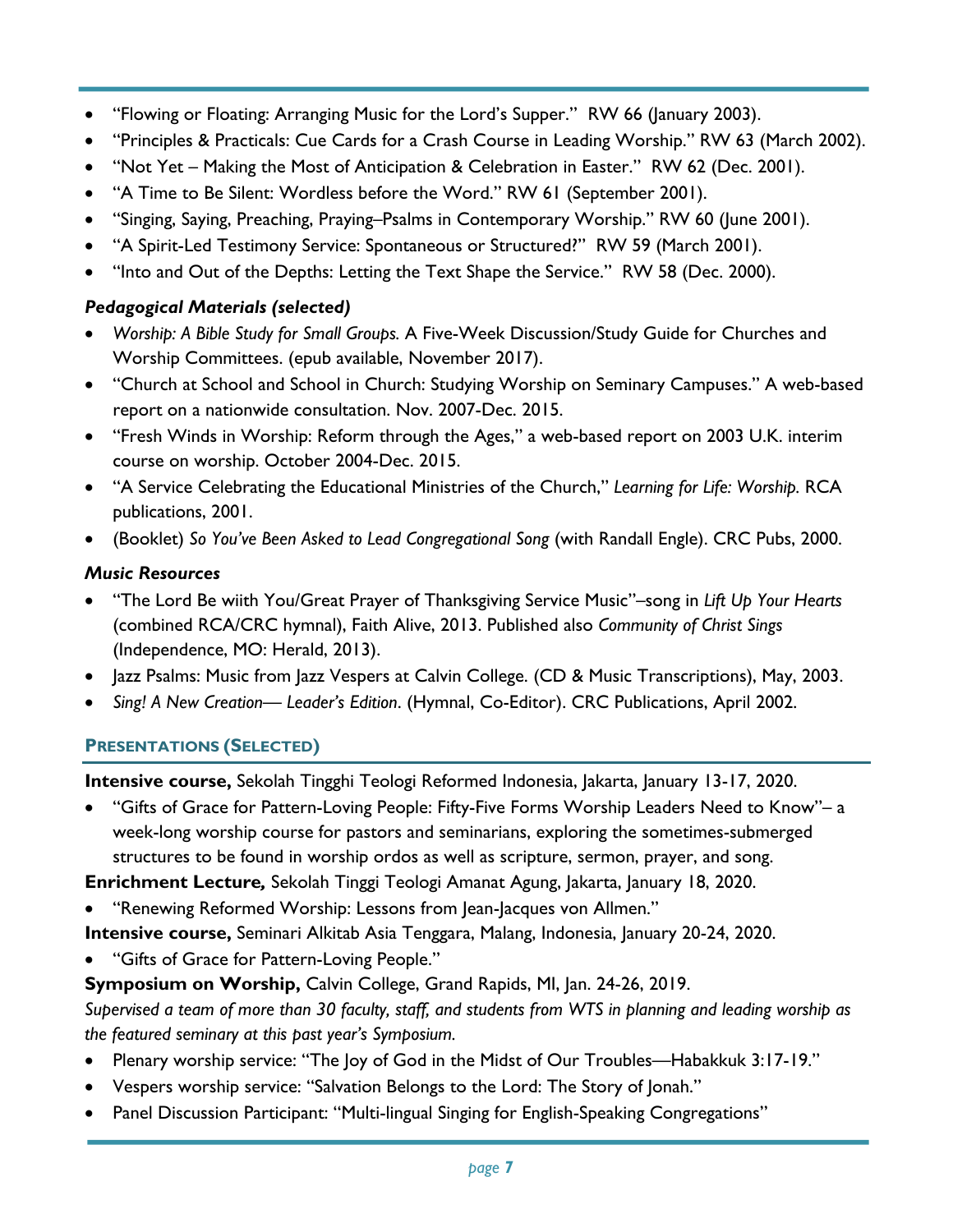# **North American Academy of Liturgy**, Denver, CO. January 3-5, 2019

• "Beer and Hymns: A Collection of Field Reports from the Church of Refugia."

**Symposium on Worship,** Calvin College, Grand Rapids, MI, Jan. 25-27, 2018.

- "Church at Church: Three Theological Themes from Jean-Jacques von Allmen."
- "Beyond 'Contemporary' and 'Traditional': Clues to Finding a Third Way."
- **Academy of Homiletics,** Dallas, TX, December 7-9, 2017
- "Stretching your Style: The Enneagram as a Pedagogical Tool for Teaching Homiletical Form." (Paper published in proceedings and discussed in panel; I was absent due to family emergency).

**Bast Festival of Preaching,** Western Theological Seminary, Holland, MI, November 6, 2017

- "Sermonic Styles and Structures: Golfing with a Full Bag of Clubs."
- **General Assembly, Presbyterian Church in Canada,** Kingston, ON, June 3-4, 2017
- Keynote speaker and workshop leader for conference focusing on revitalizing worship language.

**WTS Board of Trustees Retreat,** Timber Wolf Camp, Lake City, MI, February 20-22, 2017

• Prepare and lead worship four times during retreat; offer presentation on centrality of worship for community life at WTS.

# **ELCA Ecumenical Partners Worship Conversation**, Chicago, IL, Sept. 23, 2016

• RCA representative at gathering of denominational worship leaders.

**Central Christian College,** McPherson, Kansas, September 20, 2016

- Complexifying Worship: From Concert to Covenant Renewal" keynote address
- Guest lectures in multiple classes for worship teams and faculty development event
- **Association for Reformed & Liturgical Worship,** Grand Rapids, MI, July 24-26, 2016
- Panel Participant: "Cultivating a Culture of Worship."
- **Trinity CME course,** University of Glasgow, Glasgow, Scotland, June 14-17, 2016
- "Words for Worship" a five-day workshop for ministers, deacons, and worship leaders in the U.K. Continuing education in preaching, leading congregational prayer, the writing and construction of liturgy, and the writing of hymns and worship songs.

# **Colloquium on Strengthening Christian Preaching,** Calvin College, March 14-16, 2016

• Represent WTS at colloquium of collaborators managing initiatives related to pastoral-excellence.

**Symposium on Worship**, Calvin College, Grand Rapids, MI, Jan. 28-30, 2016

- "Something Old, Something New, Something Borrowed, Something Blue: Principles for Renewing Language in Worship"–Session with Debra Rienstra on *Worship Words*.
- "Improvising New Life"–participant in Jazz Ensemble; Gregory Jones plenary.

**Worship Plunge**, First Presbyterian Church, Hastings, MI, May 15, 2015

• "What, Why, How–Worship Beyond Style." Keynote Presentation.

**Homiletical Peer Learning Group**, Prince Conference Center, April 29, 2015

• On "Sacramental Preaching."

# **Third Reformed Church**, Holland, MI, March 22, 2015

• "PIED Beauty." Presentation discussing and demonstrating some of the principles that guide the selection and use of music in the chapel services at Western Theological Seminary.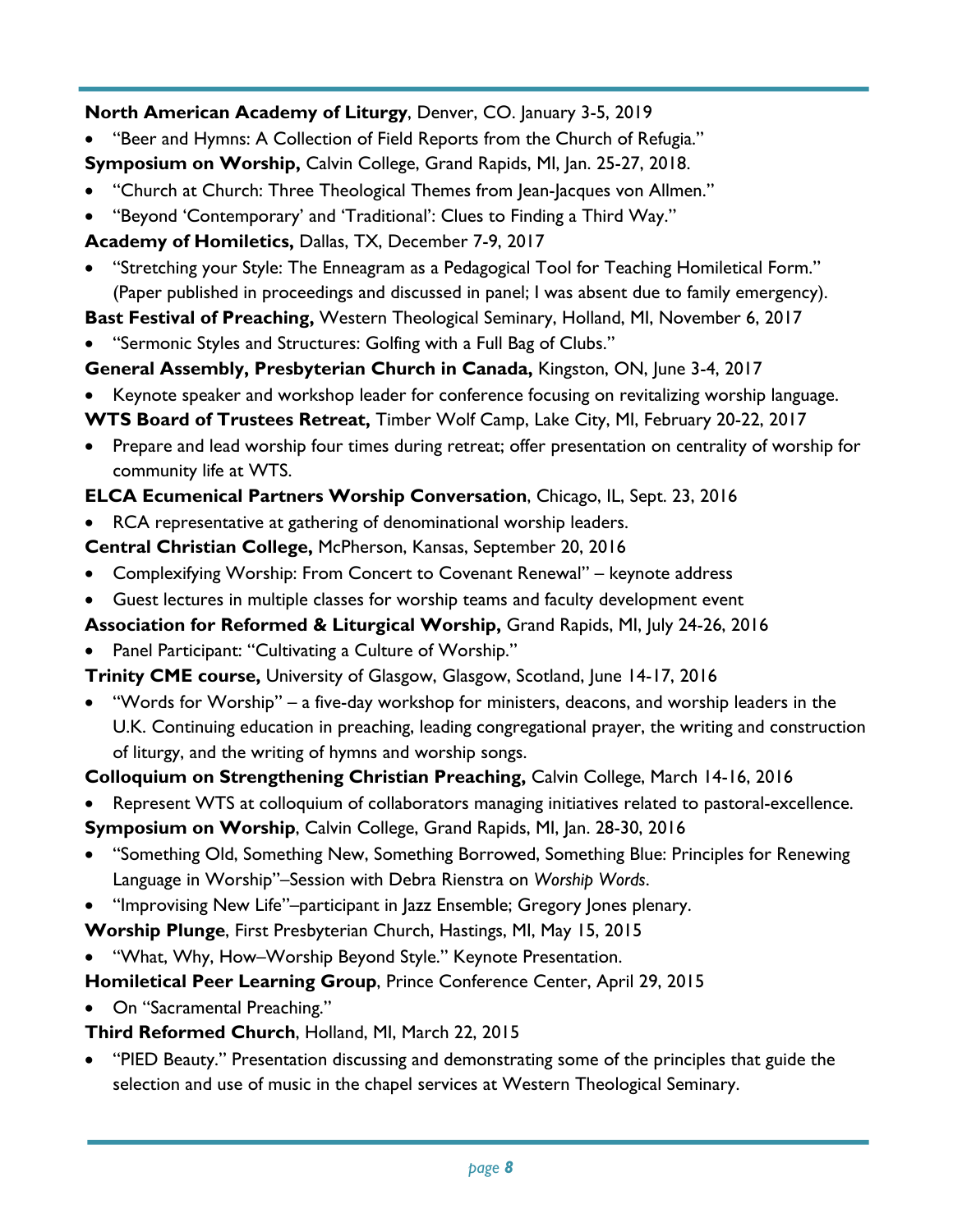### **Strengthening Christian Preaching**. Calvin College, March 3-4, 2015

• Represent WTS at meeting of institutional collaborators managing pastoral-excellence related initiatives.

**Symposium on Worship**, Calvin College, Grand Rapids, MI., Jan. 30-31, 2015

• "Praises, Pauses, and Plans: Music as Liturgical Punctuation." Presentation highlighting music composed for use at WTS, and other incidental worship music.

**Central Reformed Church**, Grand Rapids, MI, Dec. 1, 15, 2013

- "Singing with Advent Anticipation." Adult Education session.
- **Pillar Church**, Holland, MI, Jan. 6-20, 2013
- "Reformed and Reforming—Worship Changes." Adult Education sessions.

# **Come into the House of the Lord Worship Conference,** CRTC, Albany, NY March 22-23, 2012

- Keynote speaker and seminar leader for five breakout sessions on worship revitalization. **Symposium on Worship**. Grand Rapids, MI, January 2011
- "Philippians 3:12-4:1—Eyes on the Prize." Prepared and led "Alt" vespers worship service with Doug Gay, Mark Roeda and WTS students.
- Presentation to small group leaders working with *Worship Words* in year-long learning project.
- Day-long workshop on worship–centerpiece of RCA Worship Task Force Renewal Initiative.

## **ELCA "Partners in Evangelical Worship" Training Event.** Houston, TX, June 2010

• "Point with Power: Using Technology while Keeping the Central Things Central." Workshop and worship leadership during conference.

### **Staley Distinguished Scholar Lecture Series,** Central College, March 24-25, 2010

• "Meaning What We Say, Saying What We Mean." Multiple presentations at Central College and local churches on topics of contemporary worship, liturgical language, and naming God.

**Worship Alive! Conference**, United Church, Rogers Park, IL, March 6 & 7, 2010

• "Watch Your Figures: Naming Sin, Salvation, and the Kingdom Imaginatively and Biblically*."*

**Validity and Voluminousness***.* Union-PSCE Seminary, Richmond, VA, March 23-25, 2009

• Three-day workshop including lectures, conversations, preaching, and worship preparation to model vital and faithful worship that embraces a broad spectrum of expressive styles.

**Bast Preaching Festival,** Western Theological Seminary, Holland, MI, Oct. 26-27, 2009

• "Watch your Figures: Naming God Imaginatively and Biblically." Workshop leader.

**RCA General Synod.** Holland, MI., June 5-10, 2008

• Prepared and led seven prayer or festival services for annual denominational gathering.

**Symposium on Worship.** Grand Rapids, MI. January 25-26, 2008

- "Media and Spiritual Practices in Postmodern and Emerging Worship," Moderated panel discussion.
- "Blood and Water: Hebrews 10:19-25." Prepared and led multi-sensory alternative worship.
- **Fellowship of United Methodists in Music & Worship Arts**. St. Louis, MO. July 17-19, 2007
- Two presentations: "Finding Good Literature in Contemporary Worship Song"; "The Care and Feeding of a Worship Team."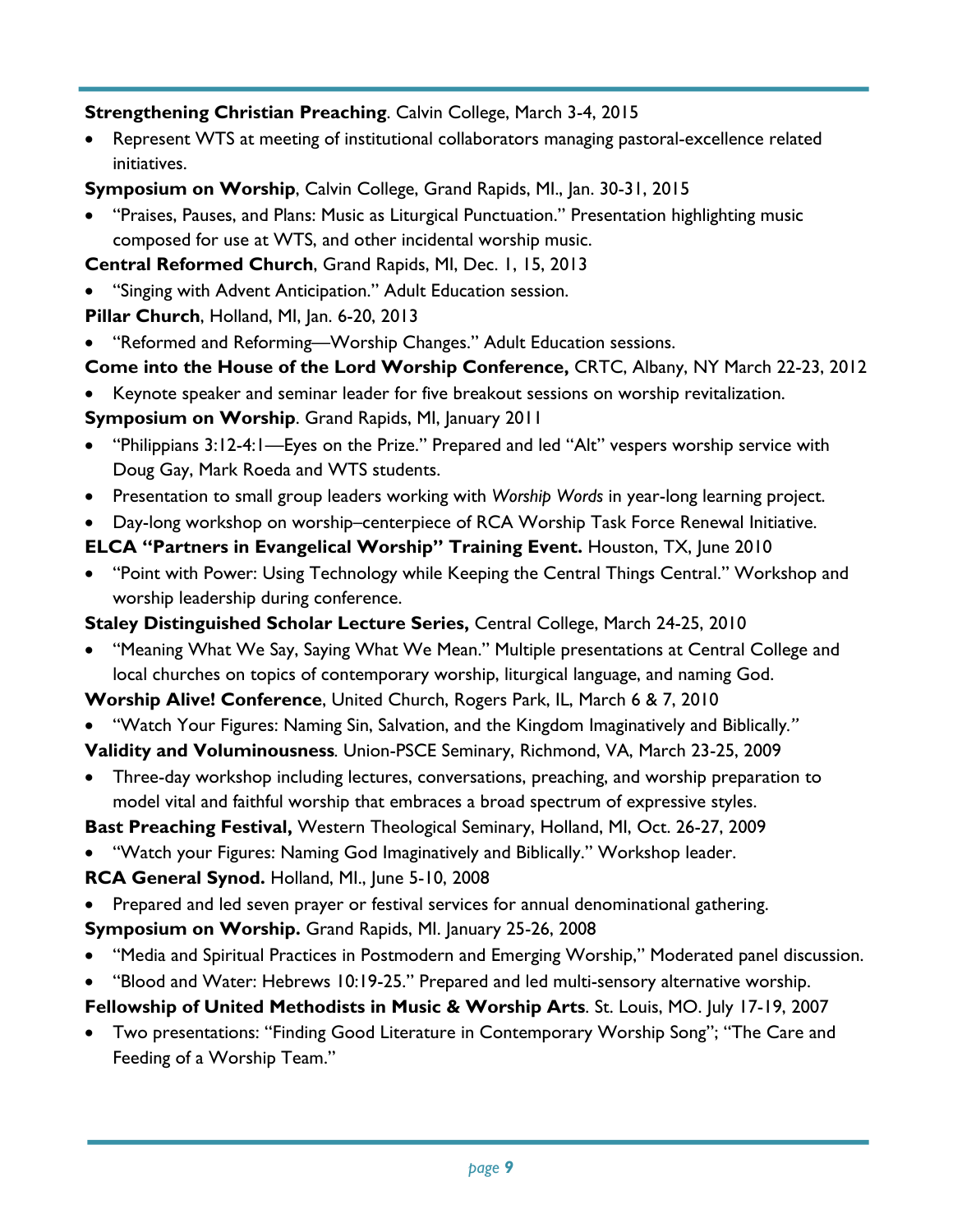**Hawaiian Island Ministries Conference**. Honolulu, Hawaii. March 28-31, 2007

- Three sessions:
- "With All Your Mind: A Theological View of Worship"
- "A Cloud of Witnesses: An Historical View of Worship"
- "People of the Book: A Biblical View of Worship."
- **Symposium on Worship.** Grand Rapids, MI. January 26-27, 2007
- "NuHomiletic: Approaches to Preaching in the Emerging Church" (panel convener and participant).
- "Emerging Worship in L.A. and the U.K.: A Critical Appraisal."

**North American Academy of Liturgy**, Toronto, Ontario. January 4-7, 2007

- "Advent Idolatry: The Cosmological Religious Dynamic of our Consumer Culture."
- **Westmont College,** Santa Barbara, CA**.** April 10, 2006
- "Changing Diapers, Changing the World." Convocation Address (with Debra Rienstra).
- **Hymn Society Annual Conference.** St. John's University, Collegeville, MN. July 11-15, 2004
- "Psalms Old and New." Planned and led plenary evening Hymn Festival.

# **Day of Encouragement.** Langely, BC., November 8, 2003

- "Not Without Landmarks: Finding Our Way Toward the Heart of Worship" Keynote Address.
- "Principals, Process, and Product: Planning a Contemporary Worship Service." Workshop.
- **General Assembly, ELCA**, Milwaukee, WI, August 13, 2003
- Led morning prayer and evening Thomas Mass at annual gathering of ELCA delegates.

**PC(USA) Study Group on Emerging & Sacramental Worship.** Seattle, WA, Sept. 12-14, 2002

- **Welcoming New Christians**. A Catechumenate Conference in Orlando, FL. March 13-16, 2002
- Member of worship band that prepared and led twice-daily worship.

## **Calvin Symposium on Worship**. January 11-12, 2002

• Planned and led (with my team) a primary plenary session for all attending conference-goers, and offered two presentations introducing the hymnal supplement *Sing! A New Creation.*

# **COLAM (Conference on Liturgy and Music)**, July 11-14, 2001

- Planned and led 7 worship services for  $\sim$ 350 worship leaders.
- Five major presentations, including:
	- o "Can We Sing This One on Sunday?: Handling Requests Pastorally."
	- o "Liturgical Improvisation: Playing the Beats of Biblical Worship."
	- o "Let the River Flow: A Sampling from Five Streams of Prayer and Praise."
	- o "Worship Leaders as Spiritual Directors" (with Gregg DeMey).
	- o "Theological and Aesthetic Assessment of New Songs for Worship."
	- o "Liturgical Landscaping: Growing Good Worship."

# **Magnify the Lord! Worship Conference**, Redeemer College, Ancaster, Ontario. July 14-15, 2000

• "Reclaiming Liturgical Function in Contemporary Worship."